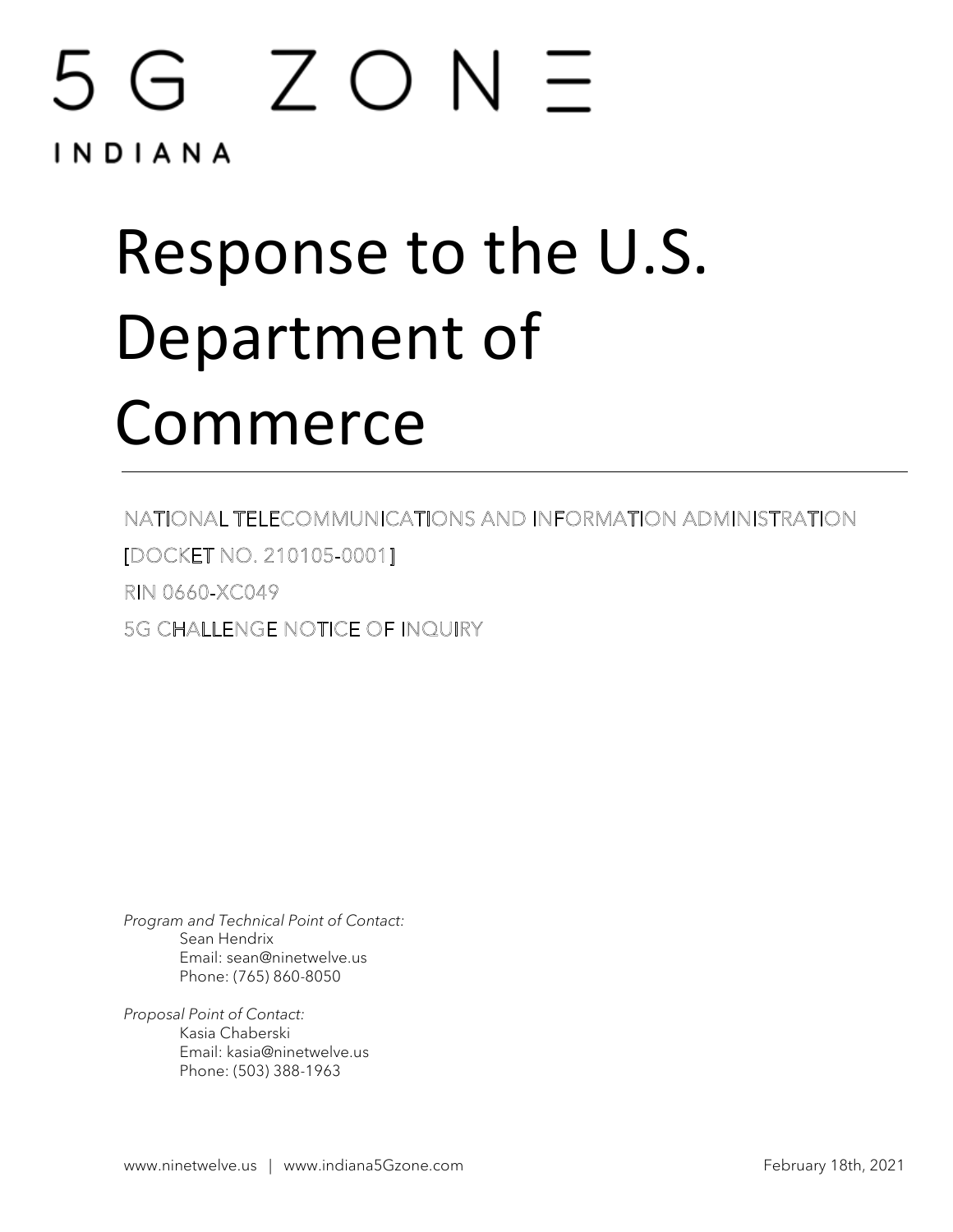# Contents

| Introduction<br>NineTwelve Institute<br>Indiana 5G Zone | 03 |
|---------------------------------------------------------|----|
| Leadership Team                                         | 04 |
| Challenge Structure & Goals                             | 07 |
| Incentives & Scope                                      | 11 |
| Timeframe & Infrastructure                              | 14 |
| <b>Contact Information</b>                              | 17 |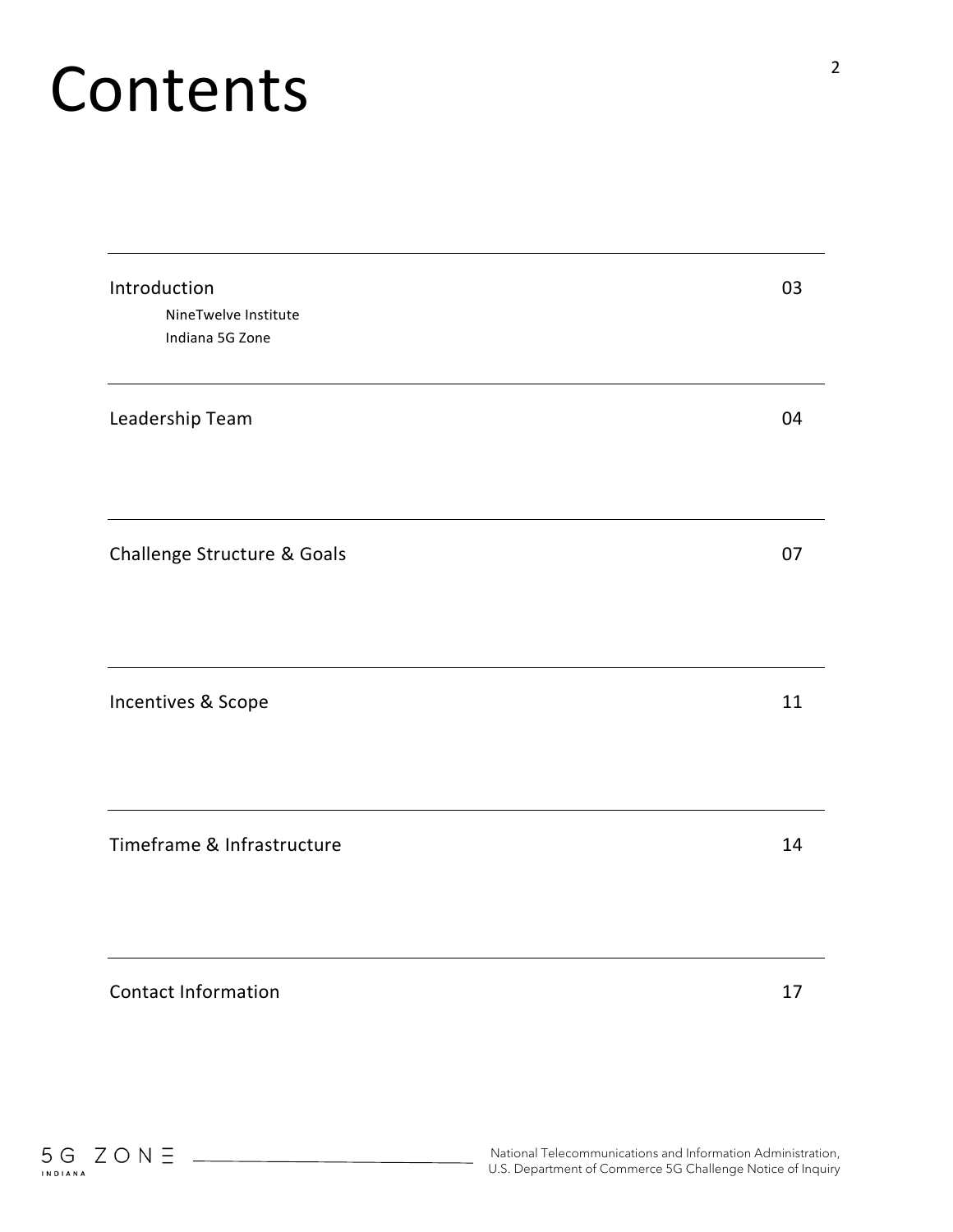## Introduction

### NINETWELVE INSTITUTE

NineTwelve Institute (NTI) teams industry, government and academia to meet critical technology needs. Its unique collaboration platform accelerates the design and implementation of emergent solutions by bringing together the key elements of innovation: collaboration, prototyping and experimentation.

By creating these cross-sector collaborative networks that design and deliver groundbreaking solutions, NTI focuses on emergent technologies such as 5G, advanced manufacturing, and trusted microelectronics.

### **INDIANA 5G ZONE**

The Indiana 5G Zone (IN5GZ) is one of many NTI collaboratives, advancing the transformation of physical industries by powering smart cities, intelligent logistics and advanced manufacturing.

The Lab is a state-based public-private partnership (PPP), the first the U.S. to enable government, business, and academia to design and commercialize groundbreaking testbed offerings with immediate practical applications.

IN5GZ offers Quantum-safe Encryption as a Service (QEaas) to academic and commercial 5G networks across the country and allows potential targets in the public and private sectors to locate their data, keep their data safe, and control access remotely.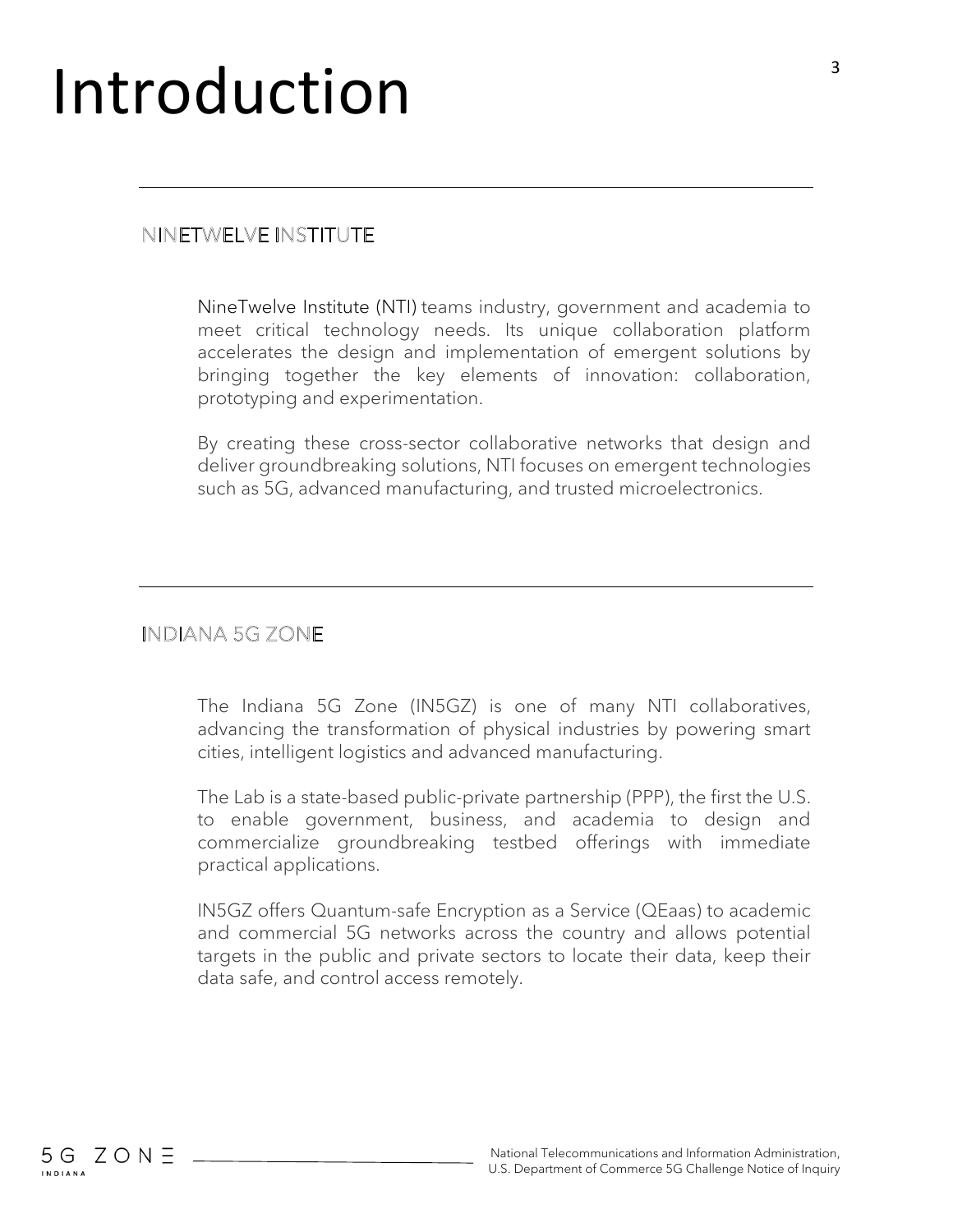# Leadership Team



#### SEAN HENDRIX - NINETWELVE CHIEF TECHNOLOGY OFFICER

NTIA 5G Challenge Program/Technical Lead

Mr. Hendrix is the NTI Chief Technology Officer and Managing Director of the Indiana 5G Zone. As a senior technology and management professional, he specializes in new product introduction. Mr. Hendrix has been highly successful in the start-up of new technical organizations with the purpose of engineering, developing, and launching new products for production. Mr. Hendrix has led a variety of teams and organizations spanning Systems Engineering, CV2X Networks/Protocols, Embedded Hardware Development, and Program Management. He was also the Executive Director of Engineering for A123 Systems and held leadership roles with Toyota, Delphi and Cummins.



#### DAVE HARDEN - CEO & FOUNDER, THE OUTPOST

Dave Harden is CEO and Founder of The Outpost, a dual-use ecosystem platform, funding and techniques that accelerate technology commercialization between government and industry and academia. Mr. Harden is an experienced President and COO with a demonstrated history of working in For Profit/Non-Profit/Government Innovation. He is highly skilled in entrepreneurship, strategic planning, strategy, team building, and management. As the Chief Operating Officer & Architect of AFWERX, he led one of the most influential and impactful government innovation programs in U.S. Department of Defense history, with unique contracting vehicles, challenge programs, online teaming and pitch platforms, and impactful outreach campaigns.



### DR. LEN PICK - NINETWELVE CHIEF STRATEGY OFFICER

Dr. Pick is the NTI Chief Strategy Officer, leading the organization across 5G, Hypersonics, Innovation Services, Emerging Manufacturing, and other technology priorities. He was Director of the National Security and Defense Program Office for the Purdue Research Foundation in the National Capital Region, supporting the Department of Defense, Intelligence community, and Interagency work. He served as Senior Research Fellow at the National Defense University, Center for Technology and National Security Policy, and founded and served as Associate Director for the Mississippi State University Center for Cyber Innovation and the Center for Battlefield Innovation. He is a retired, service disabled, combat veteran who served as a U.S. Navy Special Operations Officer and senior DoD government civilian.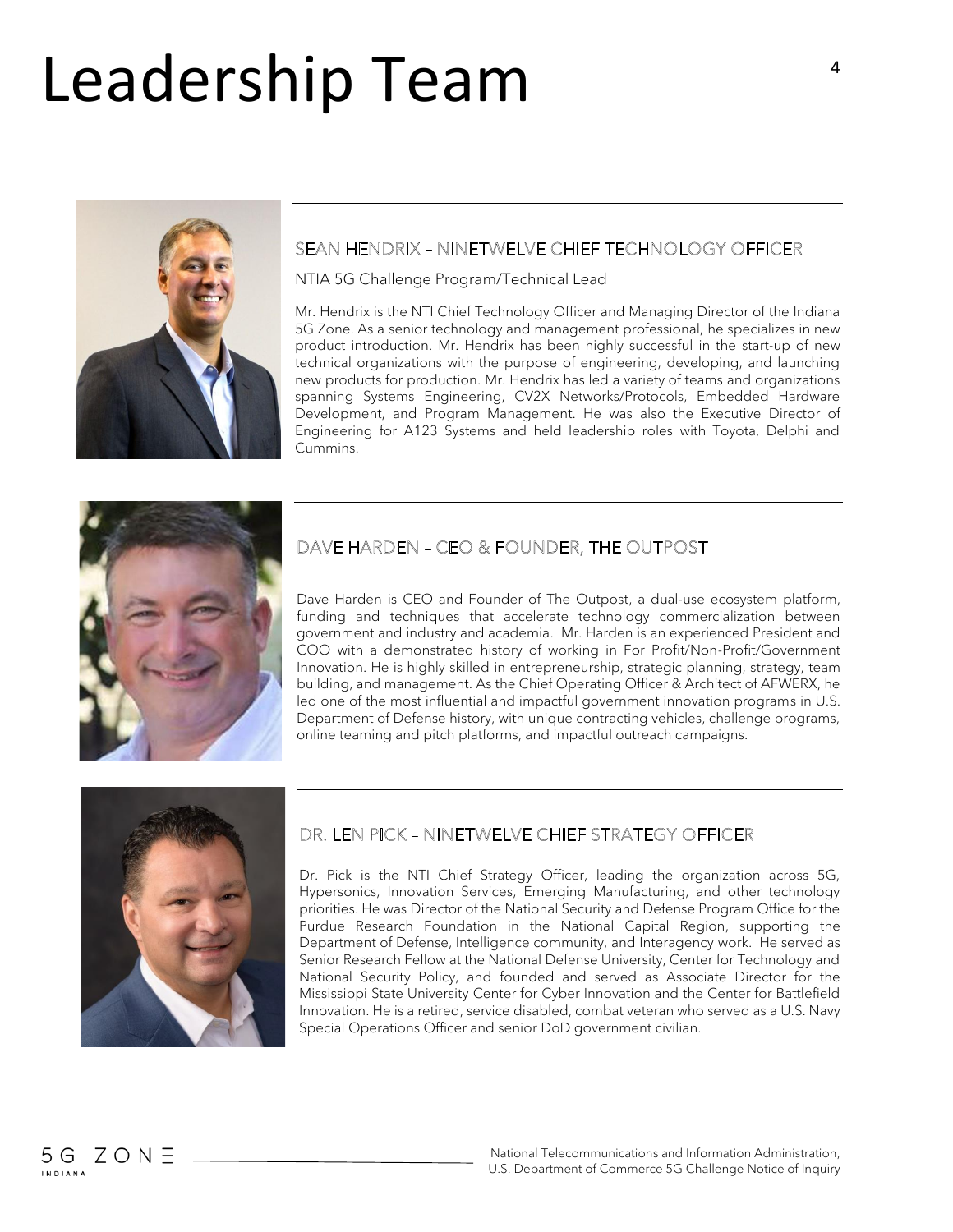

#### RUSTY YOUNGBLOOD - COO AND PARTNER, THE OUTPOST

Mr. Youngblood is the COO and Partner of The Outpost. He came out of 20 years of active-duty service as an Air Force Special Operator. His last 12 years have been spent as a Special Operator inside Joint Special Operations Command. Mr. Youngblood is a combat veteran with over 11 combat deployments including multiple rotations to Iraq, Afghanistan and Africa. He spent time as a small team tactical leader and a senior strategic leader. Mr. Youngblood also spent 3 years running the futures innovation team where he was personally responsible for 3 new multimillion-dollar R&D projects, as well as the management and execution of a \$350M a year budget.



### KASIA CHABERSKI - NINETWELVE VICE PRESIDENT, COMMUNICATIONS AND PROGRAM DEVELOPMENT

NTIA 5G Challenge Proposal Lead

Ms. Chaberski, Vice President of Communications and Program Development for NTI is a mission-driven professional focusing on development, management, and expansion of all NTI initiatives to help advance strategic technologies through vetted national and international consortia, testbeds, demo labs and innovation centers. Ms. Chaberski specializes in marketing, brand development, communications, translation, and business development, across multiple industries including microelectronics, 5G, unconventional energy, hypersonics, space, sensors, and cybersecurity.



#### MICHAEL BILYEU - NINETWELVE ASSOCIATE DIRECTOR

NTIA 5G Challenge Assistant Technical Lead

Mr. Bilyeu holds a Bachelor's Degree and Master's Degree in Aeronautical and Astronautical Engineering from Purdue University, where he specialized in propulsion and aerodynamics, minoring in Nuclear Engineering. At NTI, he assists member companies in the Indiana 5G Zone and other NTI innovation facilities in emergent technologies, with an emphasis on 5G and its applications for smart cities, integrated systems, cybersecurity, and transportation. He also provides practical hands-on mentoring and support services to Indiana 5G Zone members in related workforce development programs located at the lab. Prior to NTI, Mr. Bilyeu was a successful entrepreneur with expertise in tactical business strategies and sales.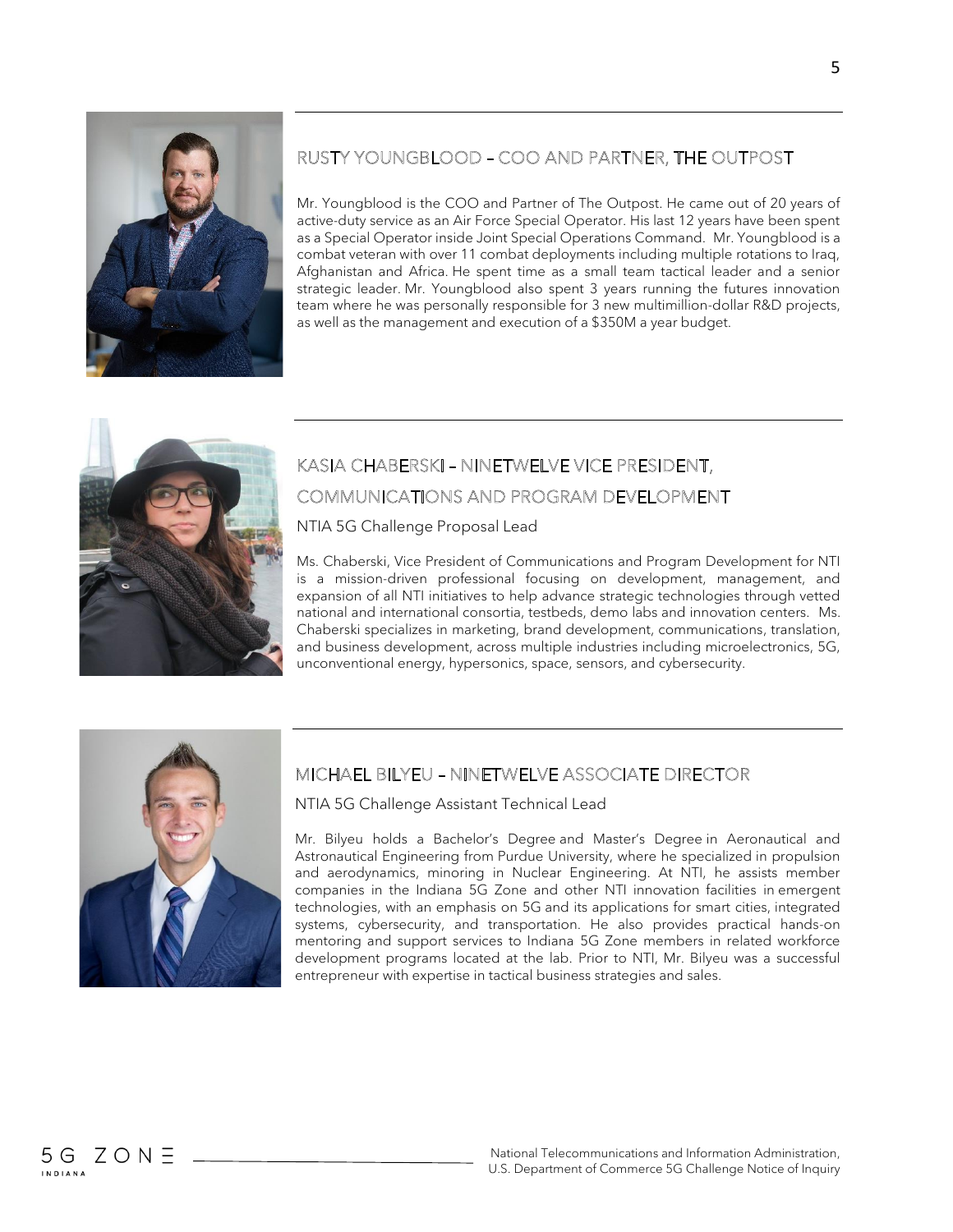

### BERNICE GLENN - NINETWELVE PACIFIC 5G ZONE LEAD

Ms. Glenn is NTI Vice President of Strategic Program Development, and supports the Pacific 5G Zone. She is responsible for the development of a Hawaii-based 5G lab accelerator virtually connected to the Indiana 5G Zone, with outreach to innovators, small businesses, academia, industry and government. She specializes in strategic teaming, private partnerships, US-Partner Nation technology collaboration, vetting of companies, and user-driven innovation programs. She has developed partnerships for Other Transaction Authorities, led regional economic development agencies, and managed dual-use technology accelerators. Ms. Glenn led US-Korea programs for disaster resiliency and humanitarian assistance and was designated an international telecommunications researcher by the Republic of Korea.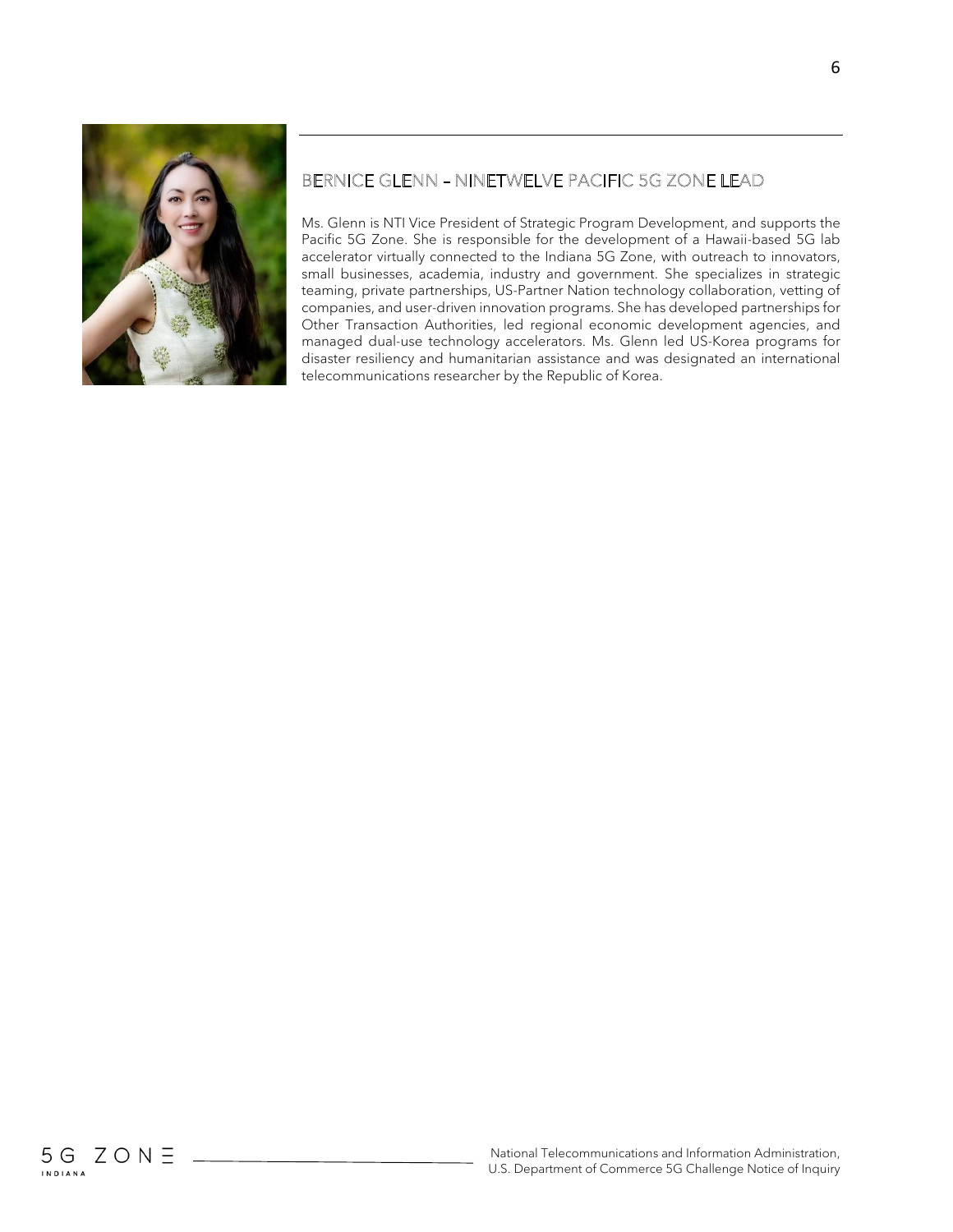# Challenge Structure & Goals

1.1 HOW COULD A CHALLENGE BE STRUCTRED SUCH THAT IT WOULD TAKE ADVANTAGE OF DOD'S ROLE AS AN EARLY U.S. GOVERNMENT ADOPTER OF 5G TECHNOLOGY TO MATURE THE OPEN 5G STACK ECOSYSTEM FASTER. ENCOURAGE MORE PARTICIPATION IN OPEN 5G STACK DEVELOPMENT **INCLUDING ENCOURAGING** NEW PARTICIPANTS, AND IDENTIFY ANY ROADBLOACKS TO BROADER PARTICIPATION?

A Challenge can be structured thematically on both DoD and Commercial use cases across strategic national security priorities and technology gaps. These could include advanced manufacturing; synthesis of sensor-sourced data for intelligence, surveillance and reconnaissance; as well as commercial applications such as the construction of complex infrastructure, consumer product applications, and other practical 5G uses. The Challenge would be a basic innovation model of end-to-end testing, bringing applications into a 5G demo lab, and testing the applications in a full environment with state-of-the-art equipment, 5G-application talent and managers, and an accelerator including troubleshooting by experts. This type of Challenge will encourage new participants and will help to identify roadblocks to broader participation by mapping and capturing issues faced by Challenge participants. This will encourage users regardless of their state of 5G integration to participate, as the Challenge includes support to bring the applications into a 5G environment.

A Challenge could also be structured to team industry, government and academia to meet critical technology needs with a collaboration platform that accelerates the design and implementation of emergent solutions by bringing together the key elements of innovation: collaboration, prototyping and experimentation.

 $5G$  ZON  $\equiv$ 

INDIANA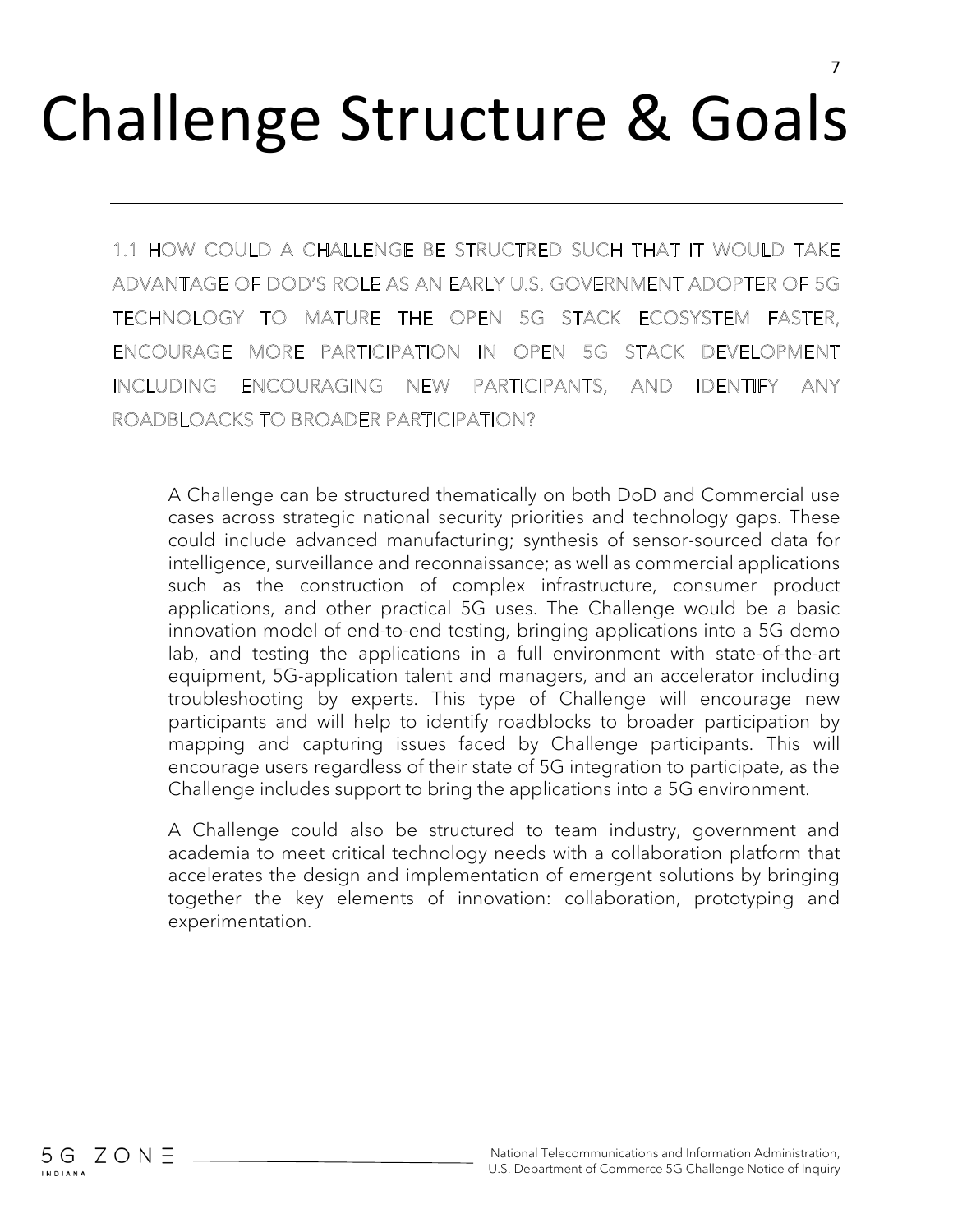### 1.2 HOW COULD A CHALLENGE BE STRUCTRED TO FOCUS ON THE GREATEST IMPEDIMENTS TO THE MATURATION OF END-TO-END OPEN STACK DEVELOPMENT?

The Challenge would take a broad approach initially in terms of technology concepts and approaches, acting as a wide topic funnel, drawing the participation of a large group of companies and facilitated to maximize solutions presented, but highly segmented into broad categories or disciplines – such as edge computing, IoT, cloud, full-stack applications etc. Using a traditional process initially, the Challenge would include a phase of reviewing these inputs and going through a transparent assessment that results in a down-select phase, where applications are tested within a practical exercise with user groups, culminating in a prototyping exercise or process.

Possible Challenge themes might include increasing technology outcomes around key 5G technical/implementation areas like frequency, deployment & coverage, cost, device/peripheral support, security/privacy, to include, but not limited to: standards, open architecture, virtualization, zero trust, network slicing, end-to-end encryption, deep network insights/real-time visualization, tech talent/workforce development, secure radio access. 5G Use Cases Challenges may include: C5ISR, Wifi, Smart Logistics, Advanced Manufacturing, Smart Bases/Cities, & AR/VR.

Three approaches could include or be combined as a selection/small demo funnel:

- o Prize/Contract (SBIR, OT, PIA, etc.) award pitch (leveraging streamlined Virtual Pitch Platform) around critical topic/theme areas;
- o Having downselected companies in the same discipline (e.g. Edge companies) compete in a standard sandbox environment (e.g. "Three companies, battle in the edge"); or
- o Creating multidisciplinary 5G stack teams and facilitating those teams to integrate to create end-to-end solutions. Essentially lightweight systems integration with a demo to merge multiple technologies to match a needed DoD capability/gap.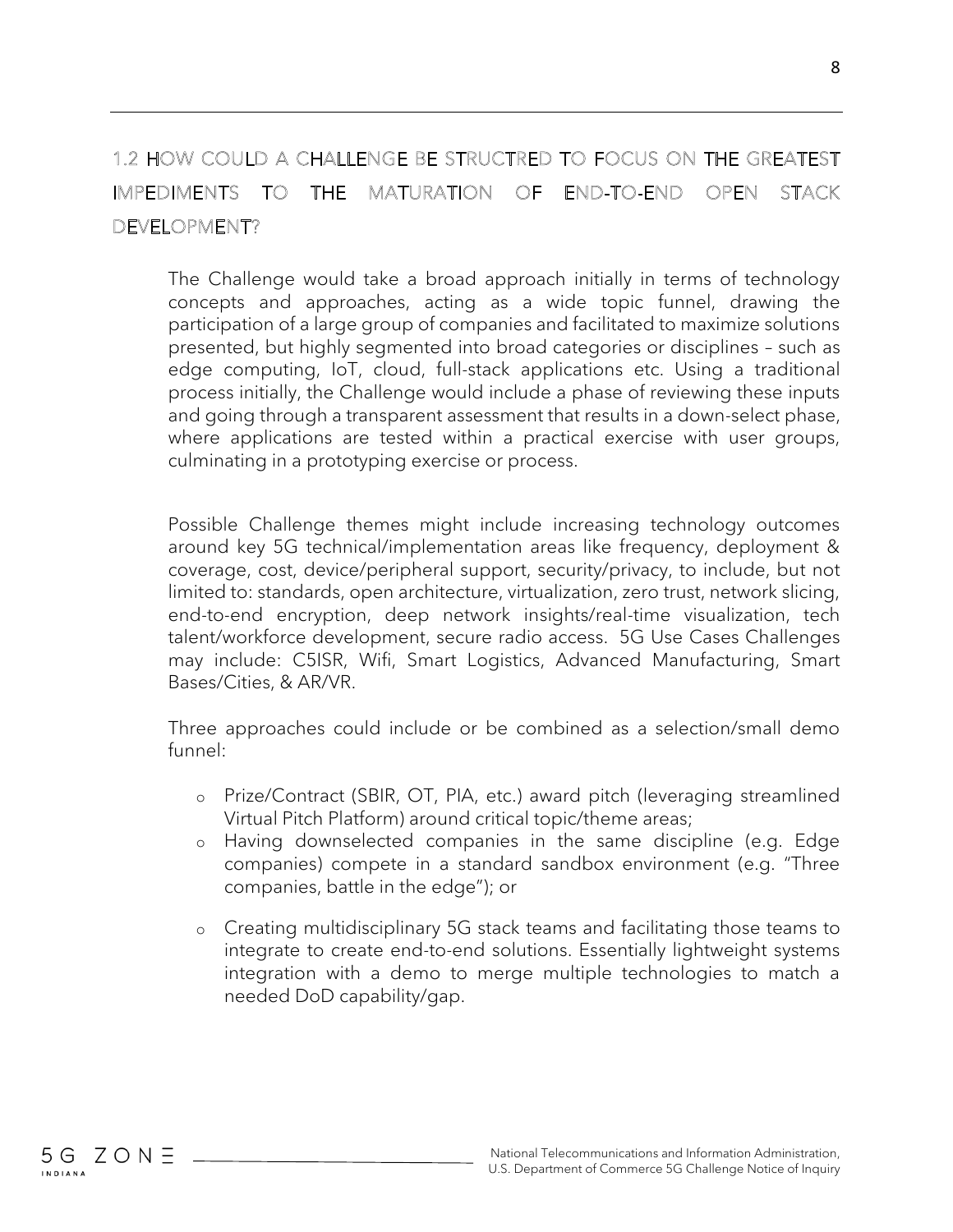## 1.3 WHAT SHOULD BE THE GOALS OF A CHALLENGE FOCUSING ON MATURATION OF THE OPEN 5G STACK ECOSYSTEM? HOW COULD SUCH A CHALLENGE BE STRUCTURED TO ALLOW FOR THE GREATEST LEVELS OF INNOVATION? WHAT METRICS SHOULD BE USED IN THE ASSESSMENT OF PROPOSALS TO ENSURE THE BEST PROPOSALS ARE SELECTED?

Challenges focusing on critical topics/theme areas (Option 1 above) incentivizes groups to highlight how their technologies and teams will be best able to meet the narrowly-defined 5G needs.

Challenges focusing on single disciplines (Option 2 above) could feature bestin-breed by single areas, with a culminating exercise and challenge that integrates the finalists into a single team addressing a practical problem set and market.

Challenges focusing across disciplines (Option 3) would incentivize integration across levels of implementation and disciplines, strengthening the open 5G stack ecosystem by focusing on end-to-end solution teams.

The Challenges would stimulate the greatest levels of innovation by featuring and recognizing practical exercises. In our experience as a 5G lab, practical applications are critical to generating greater levels of innovation.

Metrics would be based on each team's solution in terms of their technical feasibility and commercial case feasibility. The impact of the solutions would be quantified by the technical and commercial value they create.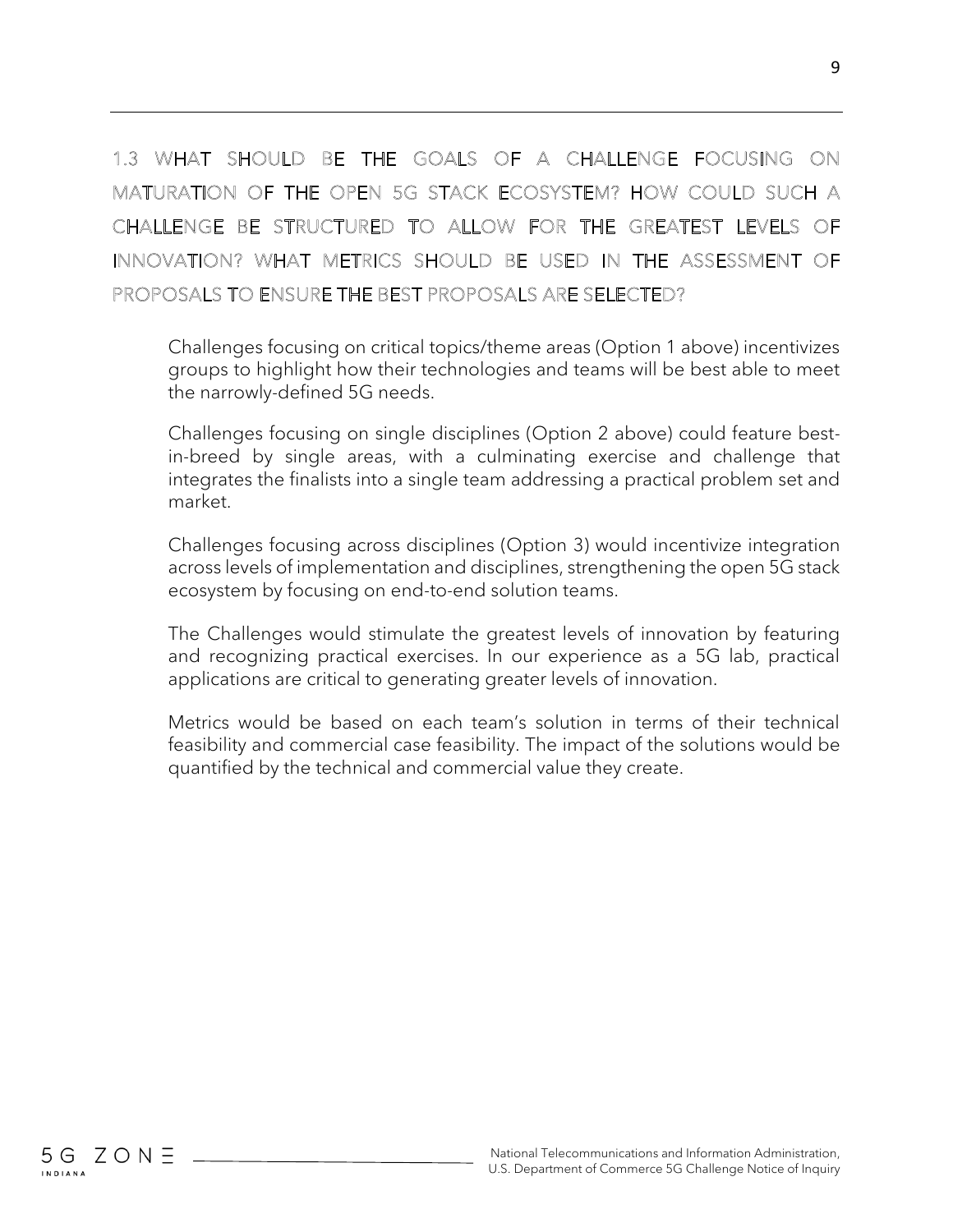### 1.4 HOW WILL THE OPEN 5G STACK MARKET BENEFIT FROM SUCH A CHALLENGE? HOW COULD A CHALLENGE BE STRUCTURED TO PROVIDE DUAL BENEFIT TO BOTH THE GOVERNMENT AND THE OPEN 5G STACK MARKET?

Traditionally, government has been challenged in attracting the best talent and technology for rapid adoption into DOD/government problem sets. Creating multiple themed Challenges with an array of tangible outcomes (real money, real contracts) avoids "innovation theatre" and allows the government to fully access dual-use/benefit.

This proven and innovative approach to the Challenge scenarios would prioritize innovative base applications, for example in a Smart Base/Cities traffic demo, the use of video cameras would provide dual benefit to the Government and to the open 5G stack market.

The Challenge would feature solution themes across applications. The basic approaches of the Challenge are the same across the themes; we would work with National Telecommunications & Information Administration (NTIA) along with the Department of Commerce to define, market and execute specific challenges/themes.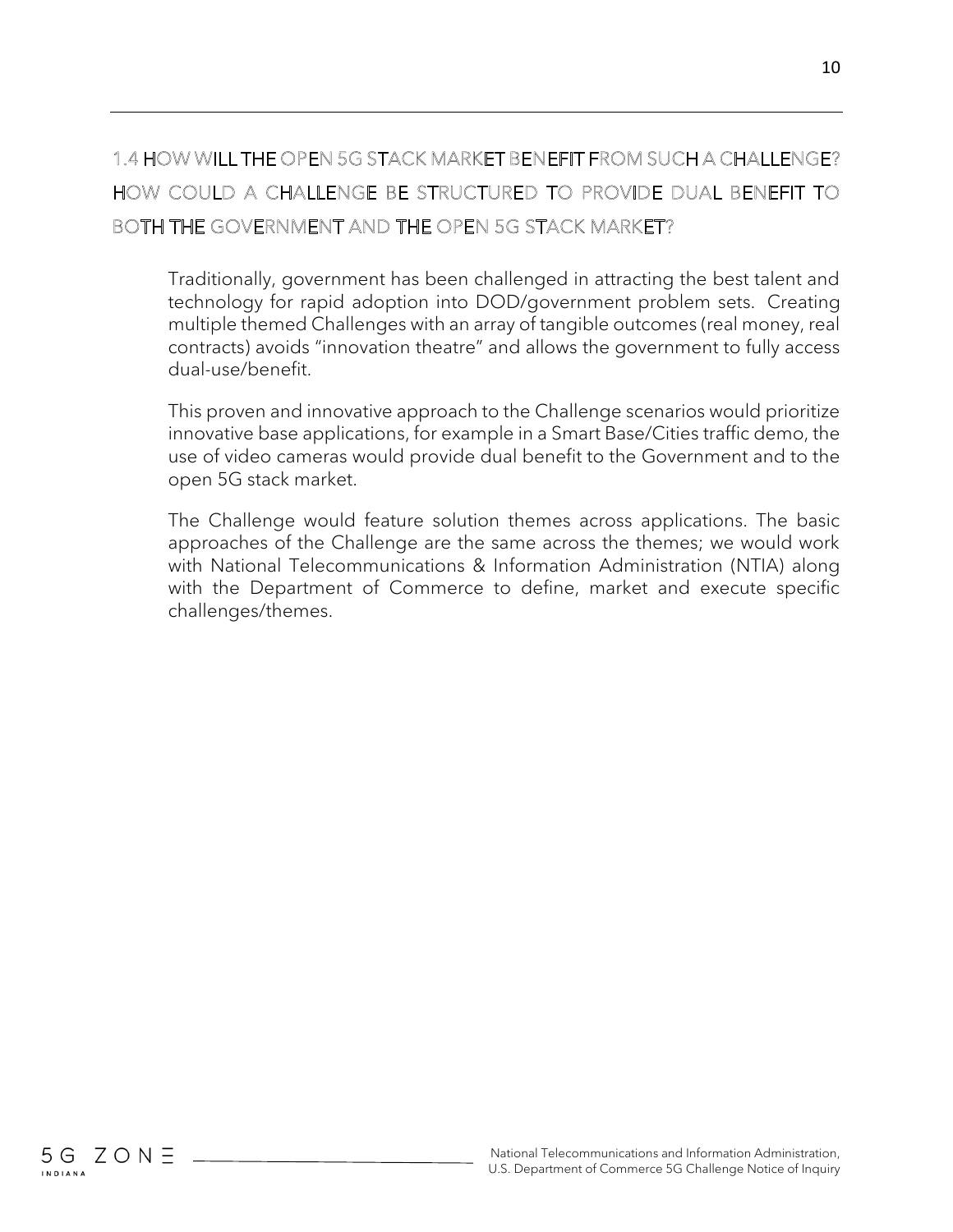## Incentives & Scope

2.1 WHAT ARE THE INCENTIVES IN OPEN 5G STACK ECOSYSTEM DEVELOPMENT THAT WOULD MAXIMIZE COOPERATION AND COLLABORATION, PROMOTE INTEROPERABILITY AMONGST VARIED OPEN 5G STACK COMPONENTS DEVELOED BY DIFFERENT PARTICIPANTS, AND MATURE DESIRED FEATURED SETS **FASTER WITH GREATER STABILITY?** 

At the heart of the Challenges is the value-added teaming process and arrangement, facilitated to maximize shared value and to strengthen cooperation and collaboration. Team members with inter-related or complimentary stack components will be prioritized according to new solutions their team can generate.

In addition, incentives will be provided specifically for nontraditionals (small, adjacent market or startup companies) with a financial prize, contracting opportunity, or beta partners for purchase orders provided to downselected nontraditionals and remote or in-person access to a 5G lab. The prize/contract/order will be provided to support the practical exercise portion of the lab phase.

There should be a variety of prizes offered:

- 1) Comprising a meaningful amount that will stimulate collaboration e.g. between \$200,000 and \$500,000;
- 2) A variety of categories of prize winnings geared towards different sectors. One example of this would be a Grand Prize of \$500,000 with Sub-prizes by separate categories such as an industry category judged by a mixed government-industry-academic panel, an academic category at a relatively lower dollar amount with industry or industry-government as the judges with the part of the desired outcome focused on workforce development as recognized component of the stack ecosystem, and;
- 3) Prizes and incentives to stimulate follow-on innovation and collaboration across the 5G ecosystem, making it a sustainable challenge, with recognition events and assessments of projects based on featured themes that continue post-Challenge.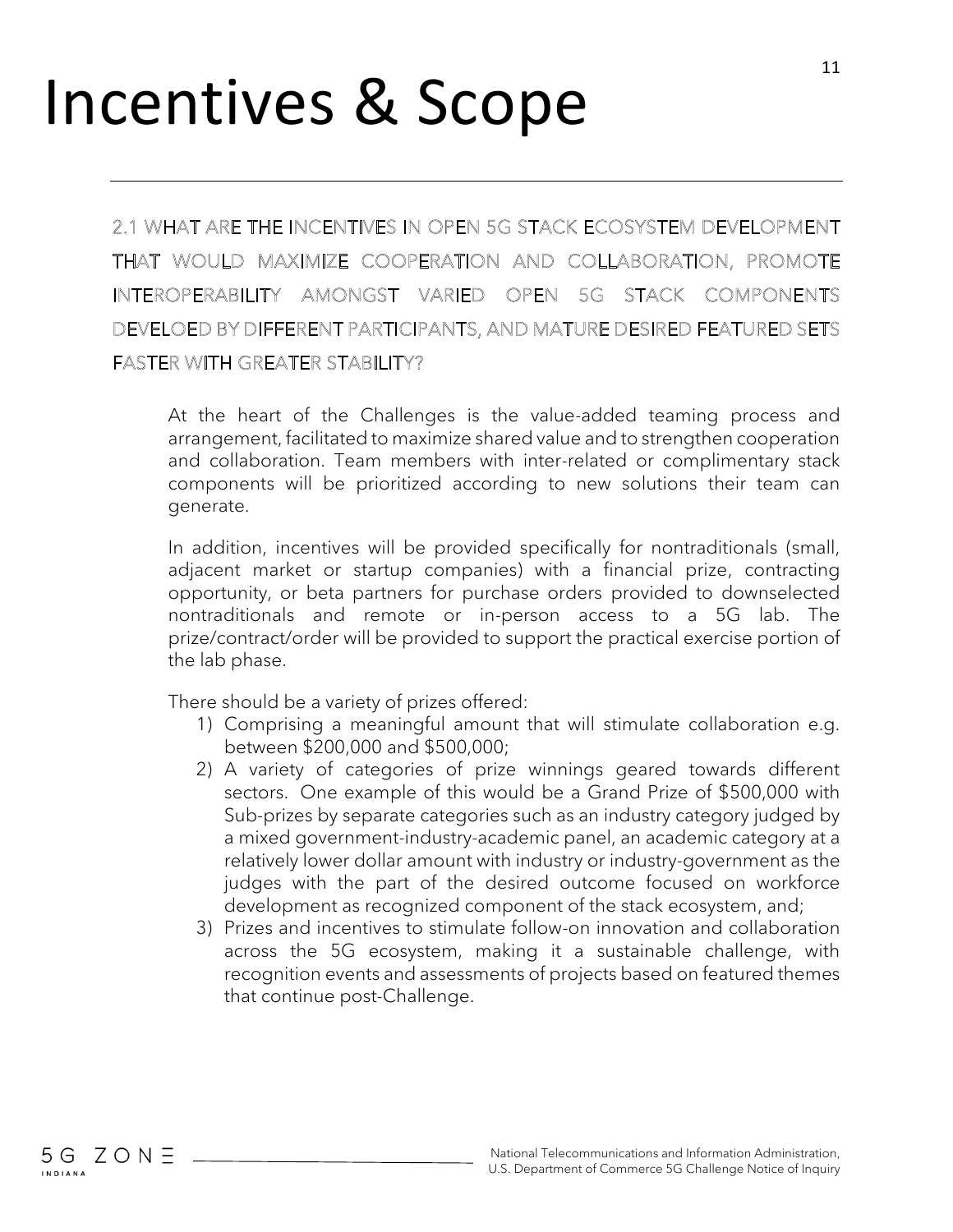### 2.2 COULD A CHALLENGE BE DESIGNED THAT ADDRESSES THE ISSUES RAISED IN PREVIOUS QUESTIONS AND ALSO INCLUDES TEST AND EVALUATION OF THE SECURITY OF THE COMPONENTS?

Yes, it is critical that we add security evaluation and mentorship as one of the criteria and feasibility checklist. At the end of the challenge, we would provide a security bonus (e.g. \$250,000) for the finalist companies/teams: we would offer the top two a specific Functional Challenge that would be evaluated via a penetration test, and provide within the Practical Challenge a \$100,000 add on prize for a Security Round. This gives more opportunities for teams who are focused on security via test and evaluation, and thematically emphasizes the importance of security.

Another approach would be a "Hidden challenge" that is not emphasized specifically in the Challenge descriptions but is part of the requirement and rewarded via a bonus round.

### 2.3 COULD A CHALLENGE BE DESIGNED THAT WOULD REQUIRE PARTICIPANTS TO LEVERAGE SOFTWARE BILL OF MATERIALS DESIGN PRINCIPLES IN THE DEVELOPMENT OF COMPONENTS FOR AN OPEN 5G STACK?

Yes, and there are two ways to approach this that are very effective and efficient: (1) a Software Bill of Materials approach with pre-vetted software elements (e.g. elements that another software company has vetted). The teams are offered a variety of software elements from which to choose; or (2) We hold a competition to be on the Software Bill of Materials, drawing a significant number of companies whom we evaluate for the best IoT functions, machine learning, etc. The finalists across all the elements then would be designated by the Challenge organizers as the Challenge's Software Bill of Materials.

Requiring participants to leverage SBOM design principles in a significant way would require post-Challenge demand signals and grant or contract opportunities. For example, to engage innovators at a meaningful innovative level of SBOM and security, this event would need to be THE 5G challenge of the year, with a pipeline or review by the innovation ecosystem that leads teams to rapid contracting opportunities such as the National Spectrum Consortium OTs, AFWERX Programs, NavalX Challenges, and follow-on SBIR topics, CSOs, and other OTs supported by innovation maker spaces and government.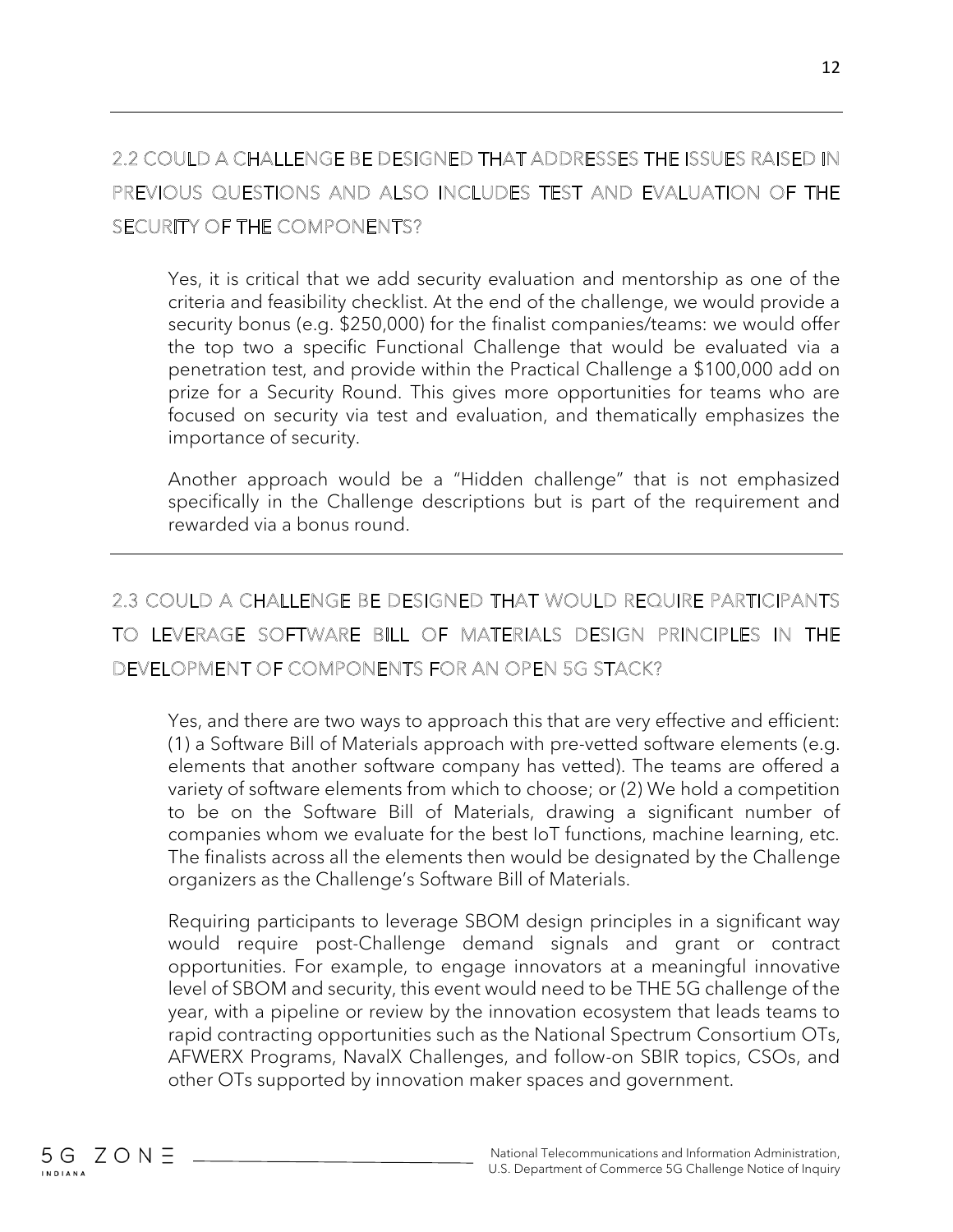2.4 MANY OPEN 5G STACK ORGANIZATIONS HAVE DEVELOPED PARTIAL IMPLEMENTATIONS FOR DIFFERENT ASPECTS OF AN OPEN 5G STACK, WHAT PORTIONS OF THE OPEN 5G STACK HAS YOUR ORGANIZATION SUCCESSFULLY DEVELOPED WITH WORKING CODE? WHAT PORTIONS OF THE OPEN 5G STACK DOES YOUR ORGANIZATION BELIEVE CAN BE DEVELOPED QUICKLY (6 MONTHS OR LESS)? WHAT DEVELOPMENT SUPPORT WOULD BEST ENABLE TEST AND EVALUATION OF THE DIFFERENT ELEMENTS OF AN OPEN 5G STACK?

We have full end-to-end solutions, and we can orient around partial functions of the stack and put them together with others. That is the benefit of having the reference environment. We don't require participants to be full-stack companies (this allows us to expand the scope, the participant base, collaboration possibilities, and teaming opportunities).

2.5 WHAT 5G ENABLING FEATURES SHOULD BE HIGHLIGHTED IN THE CHALLENGE, SUCH AS SOFTWARE DEFINED NETWORKING, NETWORK SLICING, NETWORK FUNCTION VIRTUALIZATION, RADIO ACCESS NETWORK INTELLIGENT CONTROLLER, RADIO ACCESS NETWORK VIRTUALIZATION?

We will require the radio access network to be a black box component; those components are managed services by AT&T.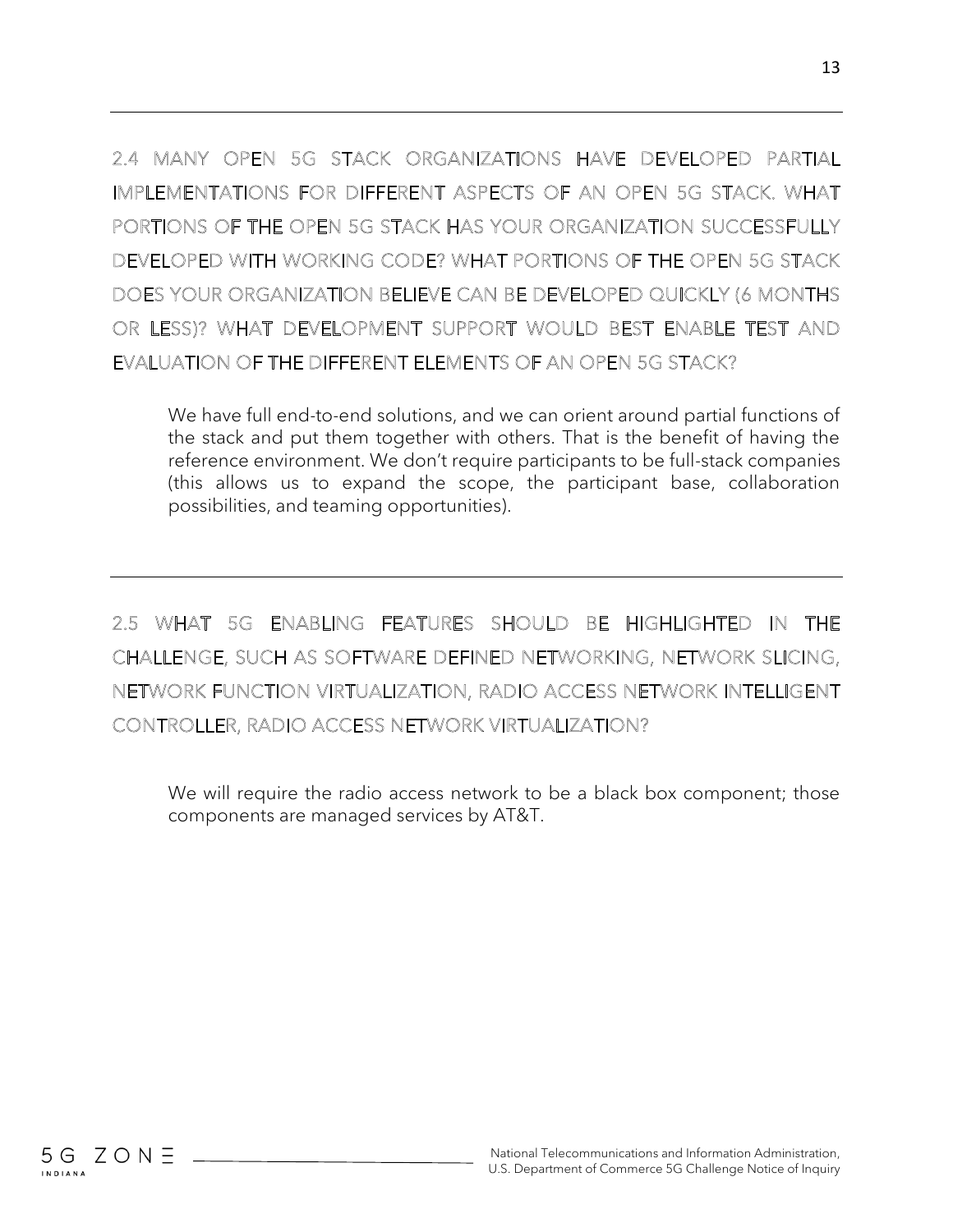# Timeframe & Infrastructure

### 3.1 WHAT SOFTWARE AND HARDWARE INFRASTRUCTURE WILL BE NEEDED TO SUCCESSFULLY EXECUTE THIS CHALLENGE?

For Software, the challenge can use a Virtual Pitch Platform, a cloud-based web application. For Hardware, members could use smartphones or computers to access the challenge application.

This approach offers the Department of Commerce and the National Telecommunications and Information Administration the ability to:

Pitch to multiple levels internally:

- **•** Individuals
- 5G Teams
- Government Program Managers
- Industry

Rapidly receive pitching external companies:

Provide access/and streamlined pitch approaches to speed front edge SBIR technologies, by providing access to smaller more agile companies, thus truly bridging the gap between small business and government.

Provide curated content:

Offer an area where companies and their technologies are broken down and categorized, for easy access to Government stakeholders regardless of rank or position.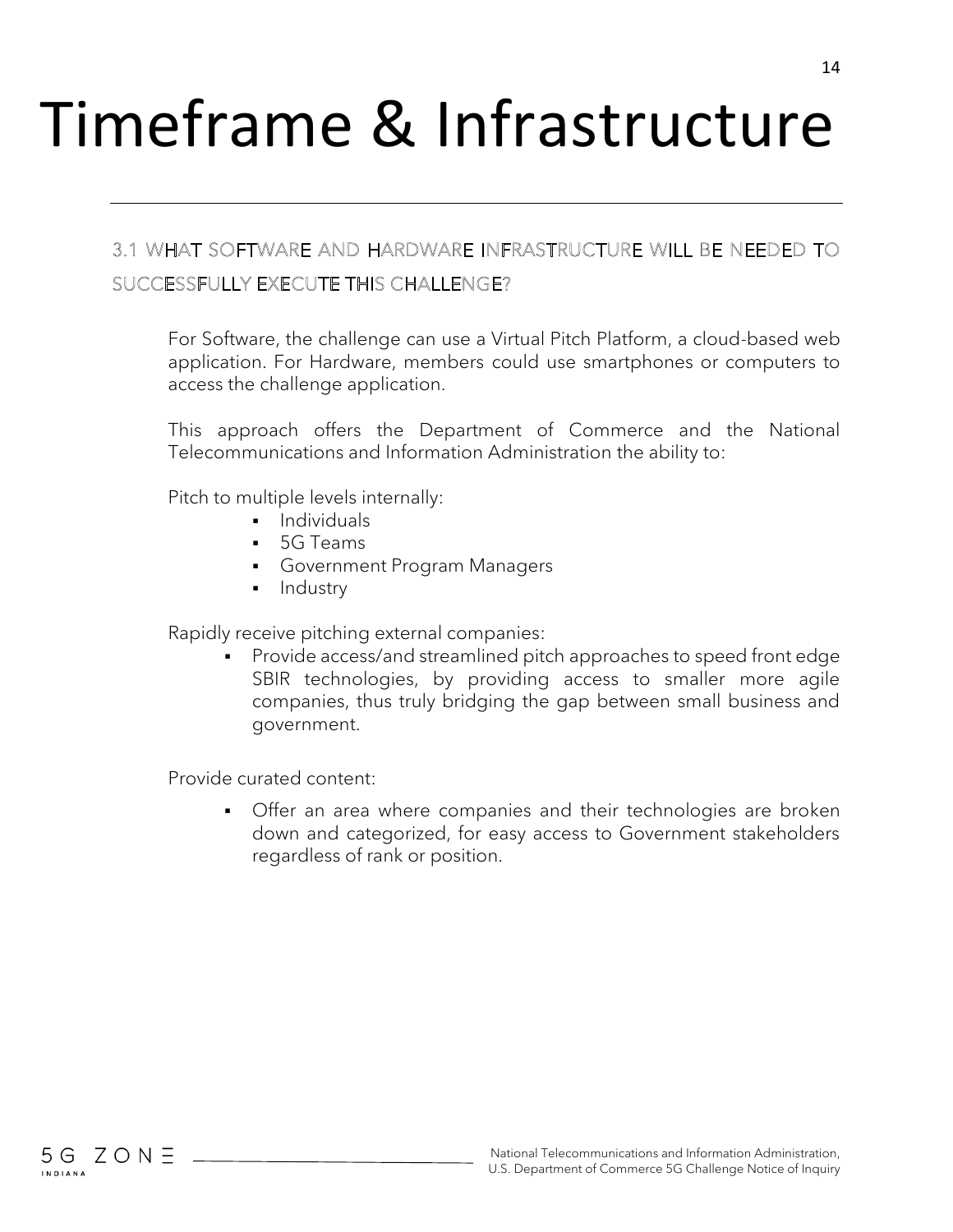The platform is focused on 'Getting Guaranteed Feedback + Open The Door For More':

Teams receive actionable insights to fast track their ideas:

- o What they liked about your pitch.
- o What issues they see.
- o What next steps they recommend.

Teams can make their ask for what they need:

- o Project Funding: Pitch to leadership and program offices to get funding.
- o Channel Support: Speak to those who control NTIA and Department of Commerce budgets to get stuff done.
- o Introductions: Get introductions and referrals to further your ideas.
- o Advice: Get insights from the best for implementing your ideas or technology.
- o Mentorship: Grow from the support of experienced leaders.

## 3.2 WHAT IS A REASONABLE TIMEFRAME TO STRUCTURE SUCH A CHALLENGE? SHOULD THERE BE DIFFERENT PHASES FOR SUCH A CHALLENGE? IF SO, WHAT ARE APPROPRIATE TIMELINES FOR EACH SUGGESTED PHASE?

Depending on the program activities, the timeline could range from 6-24 months.

For a DoD 5G challenge to be successful, we would team with NTIA and the Department of Commerce to:

- Design the Challenge with end user input, helping sponsors to frame the goals, ensuring practical use-cases are addressed. During this phase, we would test the parameters of the challenge with prospective participants to identify issues based on their 5G domain-specific knowledge.
- Develop and execute an outreach plan to identify and recruit targeted participants. As part of recruitment, we would vet participants to ensure that they meet security and technical requirements of the challenge.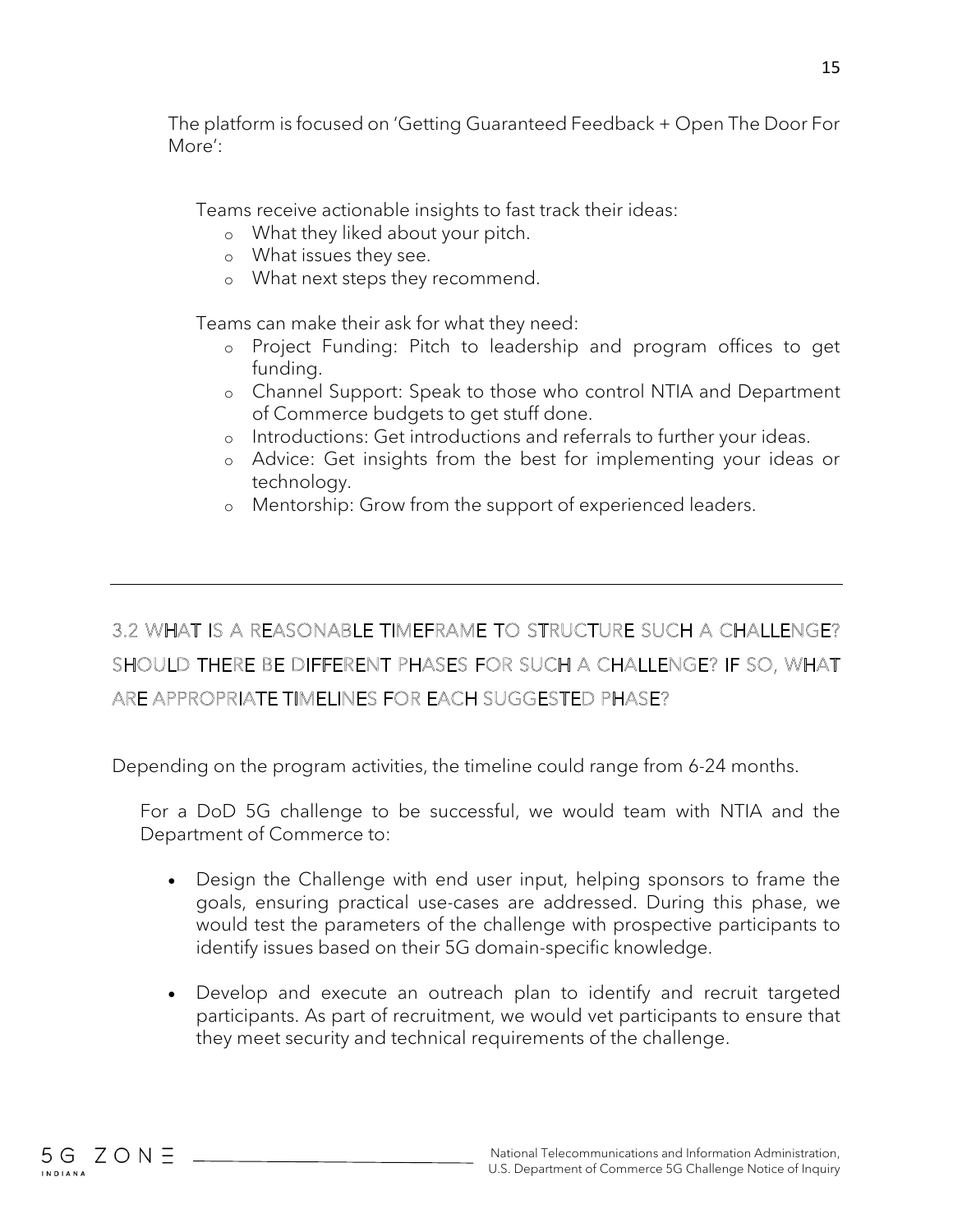- Execute the Challenge, coordinating logistics including implementing the pitch platform, providing regional test sites that are practical demo labs, and recruiting experts to serve as advisors to participants and to act as judges.
- Support Challenge winners by providing them with technical lessons learned, research support, and mentoring winners in agile processes to launch their 5G applications.